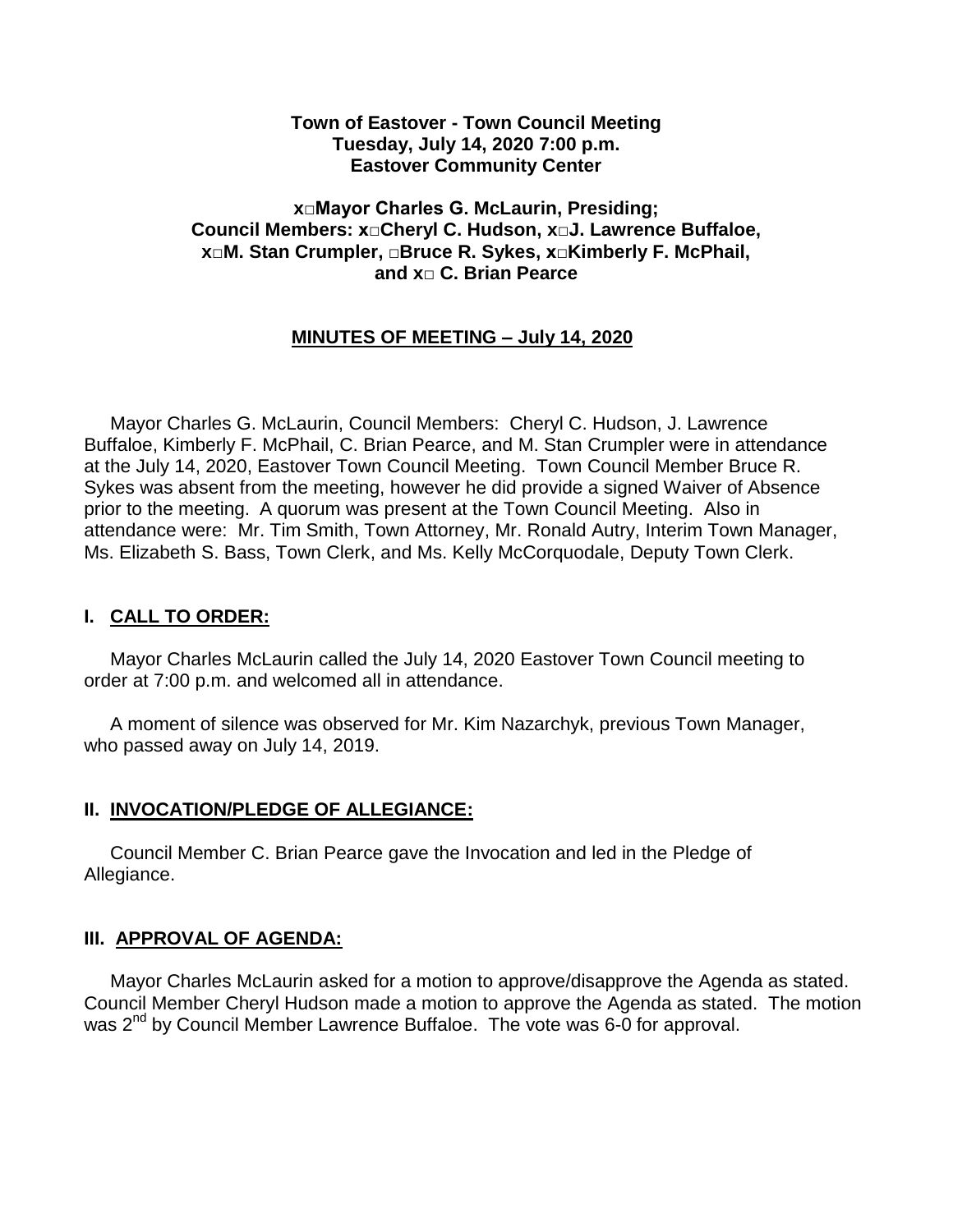## **IV. PUBLIC COMMENTS:**

None

#### **V. CONSENT AGENDA:**

- **1. Consider approval of the Minutes for the June 9, 2020 Town Council Meeting. See Exhibit A.**
- **2. Consider approval of the May, 2020 Financial Reports. See Exhibit B.**
- **3. Special Meeting on July 28, 2020 at 7:00pm, Zoning Issue**

 Mayor McLaurin asked the Council if they had any questions concerning the Consent Agenda. There were none. Mayor McLaurin asked for a motion to approve/disapprove the Consent Agenda as stated.

 Council Member Cheryl Hudson made a motion to approve the Consent Agenda as stated. The motion was  $2^{nd}$  by Council Member Stan Crumpler. The vote was 6-0 for approval.

### **VI. DISCUSSION AGENDA:**

### **Agenda Item #1:**

### **CASE NO. 20-078. CONSIDERATION OF THE DONALD T. BAIN PROPERTY; REQUEST FOR A GROUP DEVELOPMENT REVIEW, COUNTY SUBDIVISION ORDINANCE AND EASTOVER SUPPLEMENTAL AMENDMENTS; ZONING: RR; TOTAL ACREAGE: 1.12 AC. +\-; LOCATION: 1311 SCUPPERNONG DRIVE; SUBMITTED BY DONALD T. BAIN (OWNER). (EASTOVER) See Exhibit C.**

 Mayor McLaurin recognized Council Member Stan Crumpler. Council Member Crumpler explained in detail about the zoning and construction plans requested in Case No. 20-078. After a brief discussion by the Council, Mayor McLaurin asked for a motion to approve or disapprove Case No. 20-078.

 Council Member Stan Crumpler made a motion to approve Case No. 20-078 with the restrictions that are set by the planning staff. The motion was 2<sup>nd</sup> by Council Member Lawrence Buffaloe. The vote was 6-0 for approval.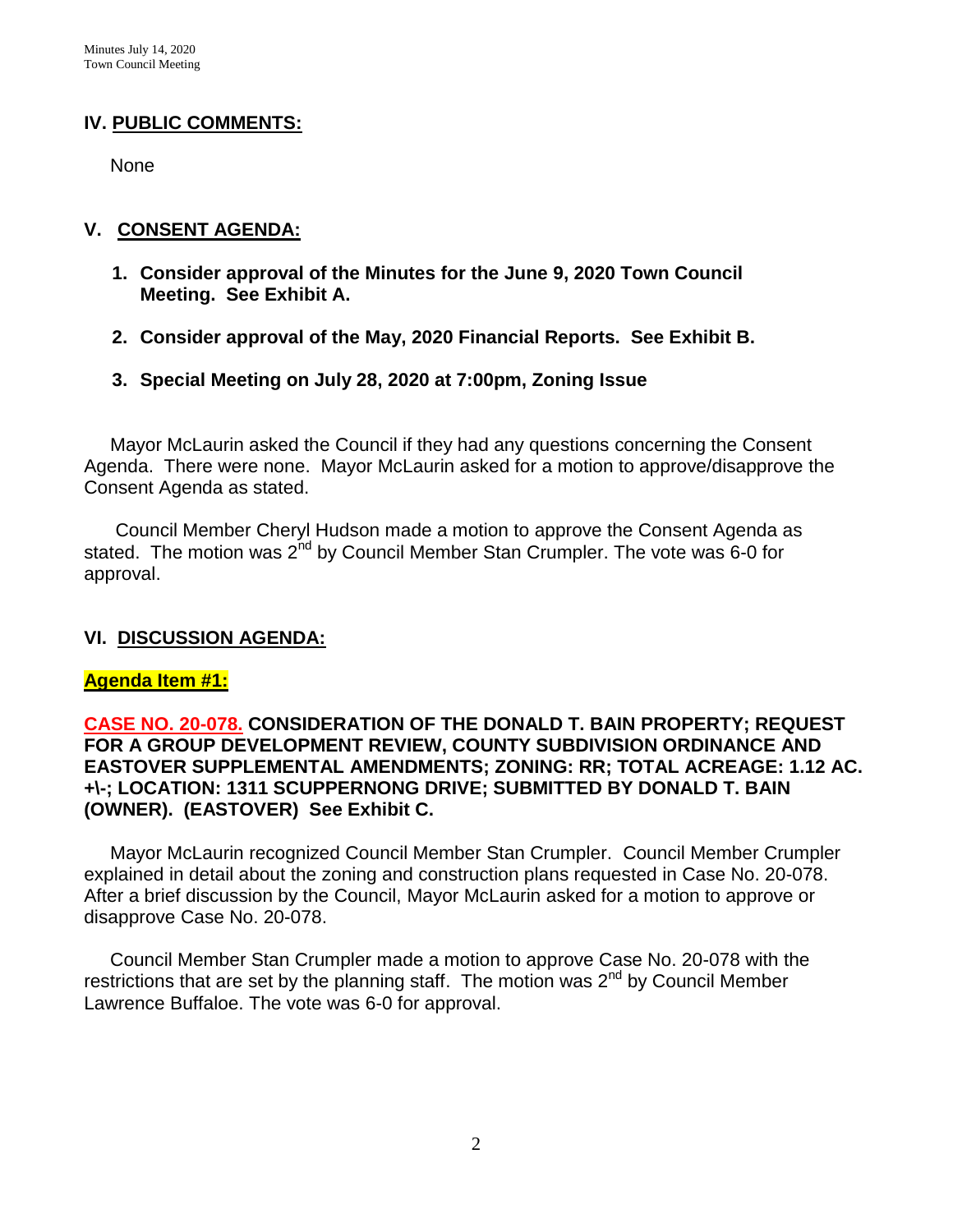#### **Agenda Item #2:**

#### **Ordinance Amending Charter for the Change of the form of Government for the Town of Eastover. See Exhibit D.**

Mayor McLaurin recognized Interim Town Manager Ronald Autry. Mr. Autry informed the Council that in order to finish the process of changing the form of government the Council would need to adopt an Ordinance. Once the Ordinance is approved and signed a legal ad would be submitted to the paper. Thirty days after publication the ordinance will be in effect.

After a lengthy discussion, Mayor McLaurin asked the Council if there were any more questions or concerns. There were none. Mayor McLaurin then asked for a motion to approve or disapprove the Ordinance Amending the Charter.

 Council Member Cheryl Hudson made a motion to approve the Ordinance Amending the Charter. The motion was  $2^{nd}$  by Council Member Lawrence Buffaloe. The vote was 6-0 for approval.

#### **Agenda Item #3:**

#### **Community Building Signage**

Mayor McLaurin asked if there were any questions or concerns about the bid for the Community Building signage. There were none. Mayor McLaurin then asked for a motion to approve or disapprove the signage bid for the Community Building.

 Council Member Cheryl Hudson made a motion to approve the Community Building signage bid. The motion was 2<sup>nd</sup> by Council Member Stan Crumpler. The vote was 6-0 for approval.

#### **VII. RECEIVE MAYOR'S UPDATE:**

- Mayor McLaurin stated he would like a metal bridge for the walking trail. He stated that it would be the most cost effective for long term use.
- The Mayor suggested the town sign a resolution to show the Town's support of Law Enforcement. After a brief discussion, Council Member Brian Pierce made a motion to approve Resolution 2020-02. Council Member Cheryl Hudson 2<sup>nd</sup> the motion. The vote was 6-0 for approval.
- The Mayor informed the Council that they had an informational sheet in front of them concerning the demographics for the Town of Eastover.